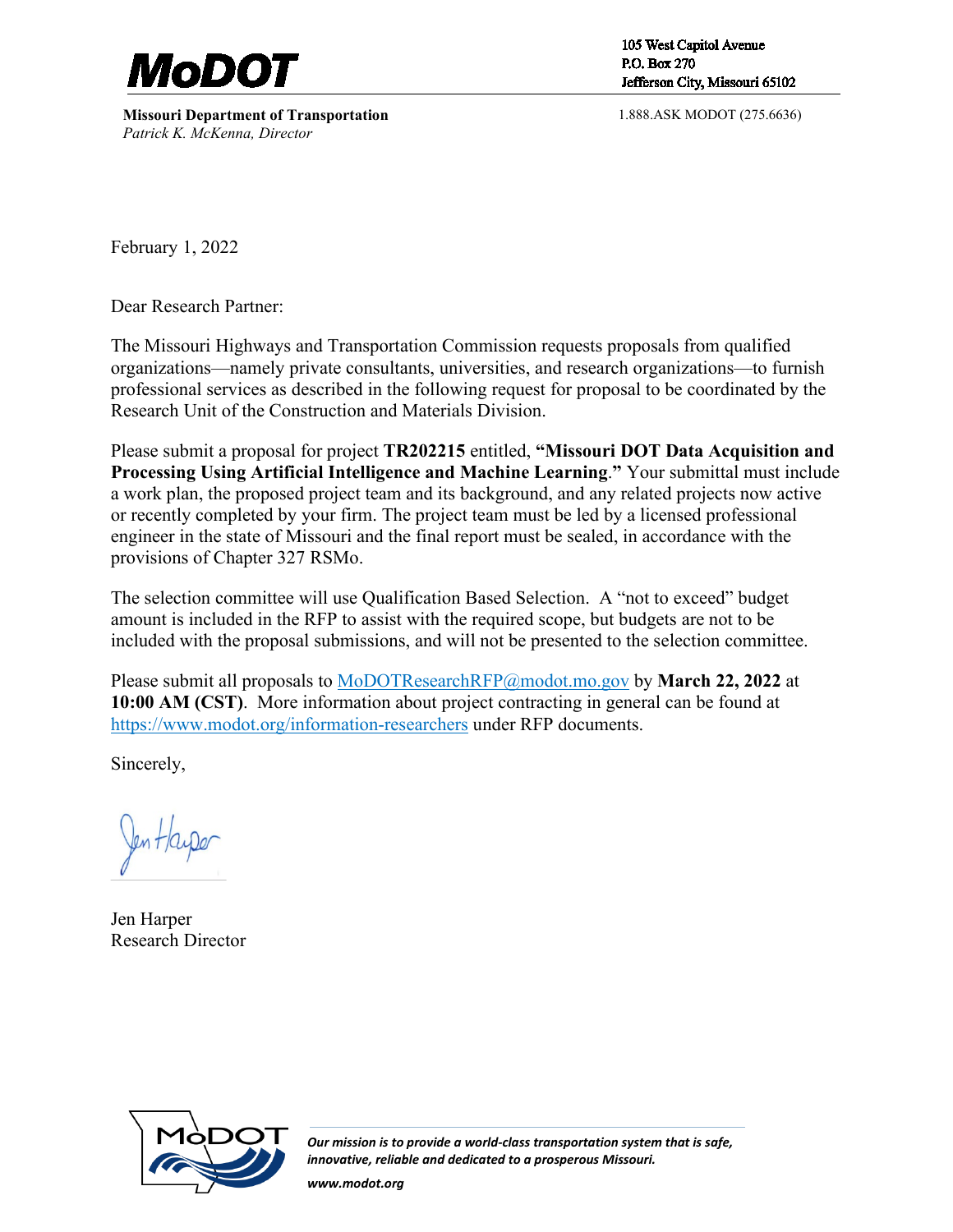### **Background**

There has been an evolution in the technologies and methodologies used to collect and analyze transportation imagery and data. The data collection equipment has improved as well with more granular data able to be collected with high resolution imagery utilizing lighter weight devices that can be carried on more platforms. Some human-based tasks of conducting asset inventories, inspection activities, and design surveys could be replaced with Artificial Intelligence (AI) and Machine Learning (ML) capabilities.

Artificial intelligence consists of the "thoughts" and conclusions that computers make after receiving data inputs. If human intelligence uses the brain to receive, store, and analyze information, AI uses various technologies to also receive, store, and analyze information. Machine learning is a branch within AI in which computers use programming as a jumping-off point to create their own processes to analyze vast amounts of data. The machines themselves could develop processes and algorithms to take these data and compute observations, trends, and conclusions about the data.

These impacts could be quantified in personnel time savings, improved safety for highway workers and the public, and greater access to data needed for informed decision-making. As more state departments of transportation realize the benefits of these technologies, Missouri needs to ensure it stays at the forefront of these developments and implement them into more work activities.

# **Objectives**

The use of AI and ML is an innovation that will continue to play a prominent role in transportation. The objective of this research is to provide MoDOT with tools and information to implement and leverage AI and ML to improve workforce and public safety, increase time efficiencies and operations, facilitate asset inventory, support maintenance decision making, and reduce overall costs to the agency.

This project will review and analyze current data collection and analysis efforts performed by MoDOT staff and recommend five work activities that could be replaced or augmented by AI and ML. MoDOT will select three of the recommendations to move forward. As support documentation, each recommendation should have a cost-benefit analysis comparing AI and ML to traditional methods.

# **Project Requirements**

#### **Task 1: Project Management**

The Contractor will facilitate a kickoff meeting with MoDOT to review the work plan, scope, and schedule; and establish a protocol for regular ongoing communication and coordination with the team. This proposal will serve as the Draft Work Plan, to be discussed in the kickoff meeting. Upon comments received during the meeting and/or in writing, the Contractor shall incorporate those comments into a Final Work Plan.

The Contractor will schedule and conduct a quarterly status meeting to review progress for the previous period and anticipated work for the next period. Contractor shall also develop minutes for the kickoff meeting and each of the quarterly status meetings.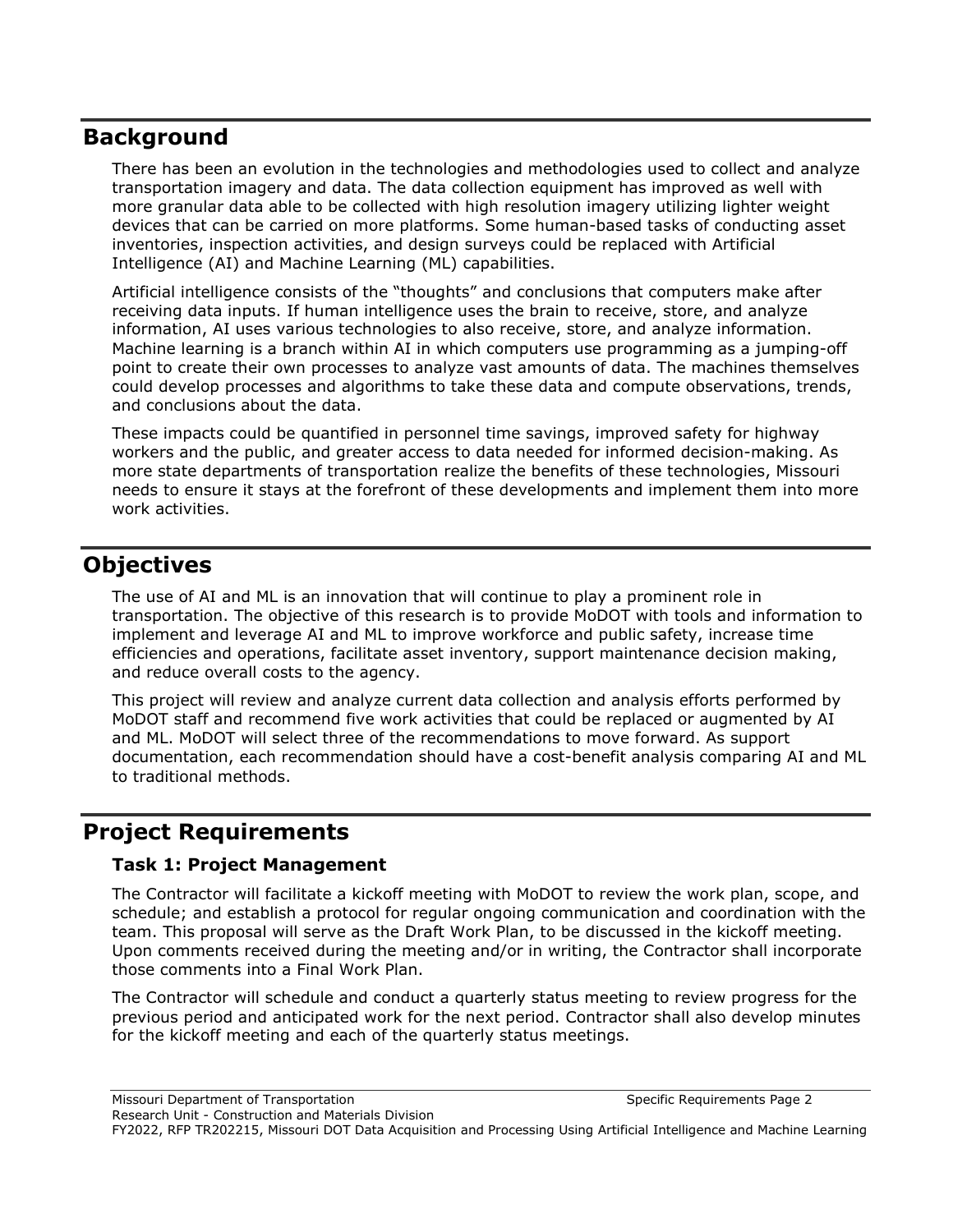### **Task 2: Research and Literature Review**

The Contractor will perform a literature review of Artificial Intelligence and Machine Learning in transportation practices, particularly at state departments of transportation.

### **Task 3a: Data Acquisition, AI Training, and Analysis**

The Contractor will review and analyze current data collection and analysis efforts performed by MoDOT staff and recommend five work activities that could be replaced or augmented by AI and ML.

### **Task 3b: Development of AI Processes**

MoDOT may select up to three of the recommendations to move forward with. The Contractor will then develop processes and report to MoDOT as analysis is completed for each distinct project and report to MoDOT as analysis is completed for each distinct project.

#### **Task 4: Evaluate Benefit-Cost of AI and ML methodologies versus Traditional Data Collection and Analysis methods**

The Contractor will calculate benefit-cost values of using AI and ML against traditional data collection and analysis methods. Costs must include not only the technology involved but also storage requirements for the data and continuous technical support as needed.

### **Task 5: Develop Draft Report and Research Summary**

The Contractor will prepare an interim report and research summary for MoDOT review. The report will summarize all research tasks and the research findings. The Contractor will conduct an interim presentation on the research results to MoDOT.

#### **Task 6: Develop Final Report, Research Summary and Presentation**

The Contractor will develop a final report detailing the tasks completed during the project, including any and all findings generated during the project's duration. The Contractor will provide a 1-2 page research summary that states the project objectives, findings and conclusions. A presentation for MoDOT staff, summarizing important or significant details of the project, may also be provided, if warranted by MoDOT personnel. Please refer to the Publications Guidelines for the report and research summary, which can be found on the [website.](https://www.modot.org/information-researchers)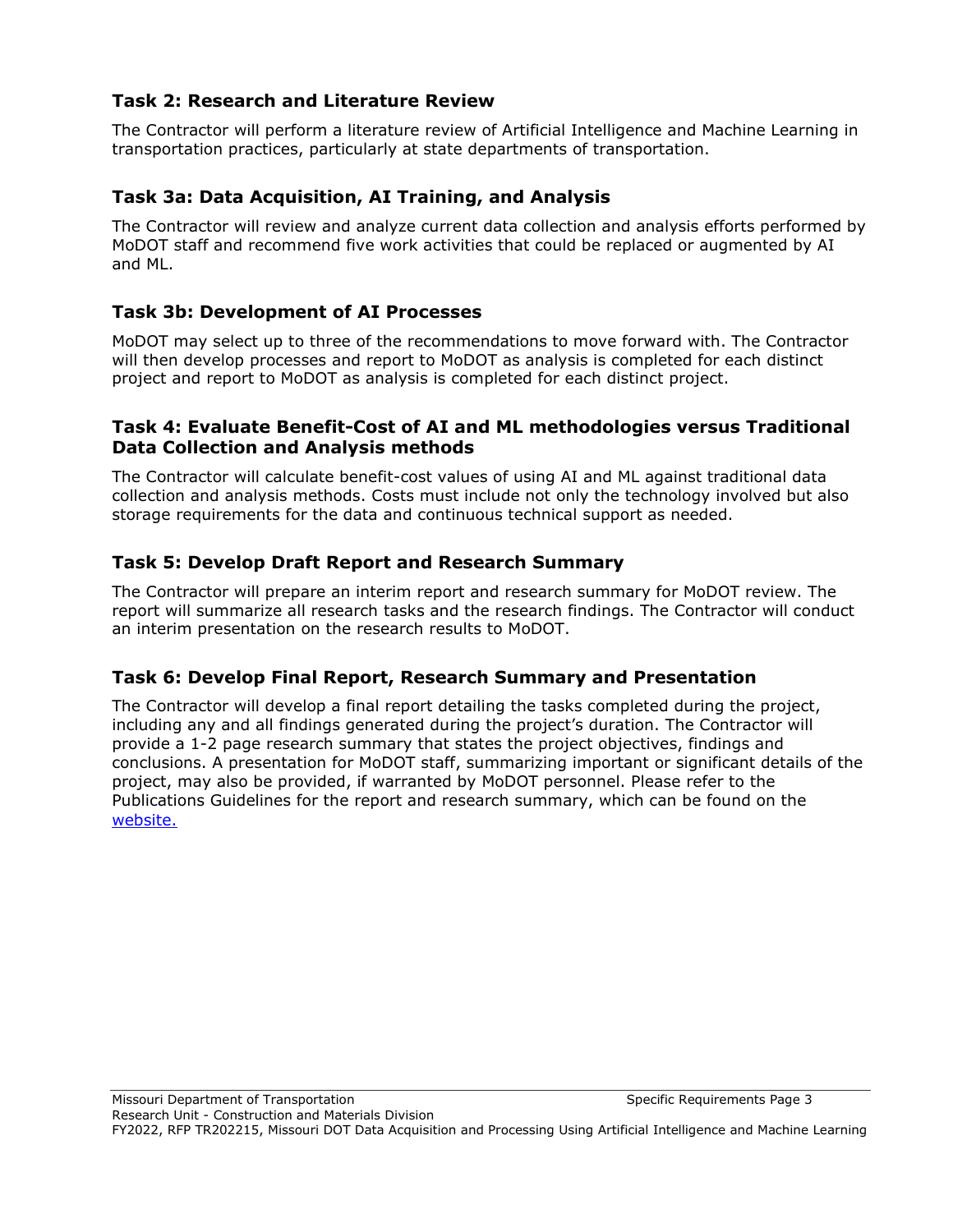# **Project Deliverables**

For templates and forms for reports and plans, visit [https://www.modot.org/information](https://www.modot.org/information-researchers)[researchers.](https://www.modot.org/information-researchers)

#### **Email Communications**

E-mail and phone communications between the Principal Investigator(s) and MoDOT contacts as necessary are required to provide on-going updates of progress throughout the project

#### **Data Management Plan**

The plan is a formal document that describes the data that is acquired, created or produced during the project, specifies who owns it and who can access it as well as information on how it will be described, managed, analyzed, stored, shared and preserved during and after the project is over. Please refer to templates on the [website.](https://www.modot.org/information-researchers)

#### **Quarterly Reports**

Quarterly reports should be submitted throughout the project on the last day of March, June, September and December. The quarterly reports are not intended to replace any additional correspondence between the research team and MoDOT needed to keep the project moving. Please refer to template on the [website.](https://www.modot.org/information-researchers)

#### **Interim Presentation**

An interim presentation shall be scheduled near the mid-point of the project to update MoDOT on the progress and the direction of the project. The purpose of the interim presentation is to evaluate the progress and determine if any mid-project corrections are necessary.

#### **Draft Final Report and Research Summary**

These drafts should be final products except for revisions based on MoDOT's review. A final report must include a completed Technical Report Documentation page. Please refer to **Publication Guidelines** and summary template on the **website**.

#### **Final Report and Final Research Summary**

After MoDOT's review is complete and documents have been edited to MoDOT's satisfaction, final documents should be submitted as a Word documents (unless otherwise instructed). Please refer to **Publication Guidelines** and summary template on the [website.](https://www.modot.org/information-researchers)

#### **Other Deliverables**

Examples include construction reports, interim reports, annual reports, maps, brochures, Include descriptions, criteria, and frequency.

#### **Final Presentation**

The contractor will present the results, recommendations, and implementation ideas to MoDOT and other stakeholders. The contractor will coordinate location, date, and meeting fees with MoDOT. For stakeholder and agency participants, any travel and lodging fees are to be covered

FY2022, RFP TR202215, Missouri DOT Data Acquisition and Processing Using Artificial Intelligence and Machine Learning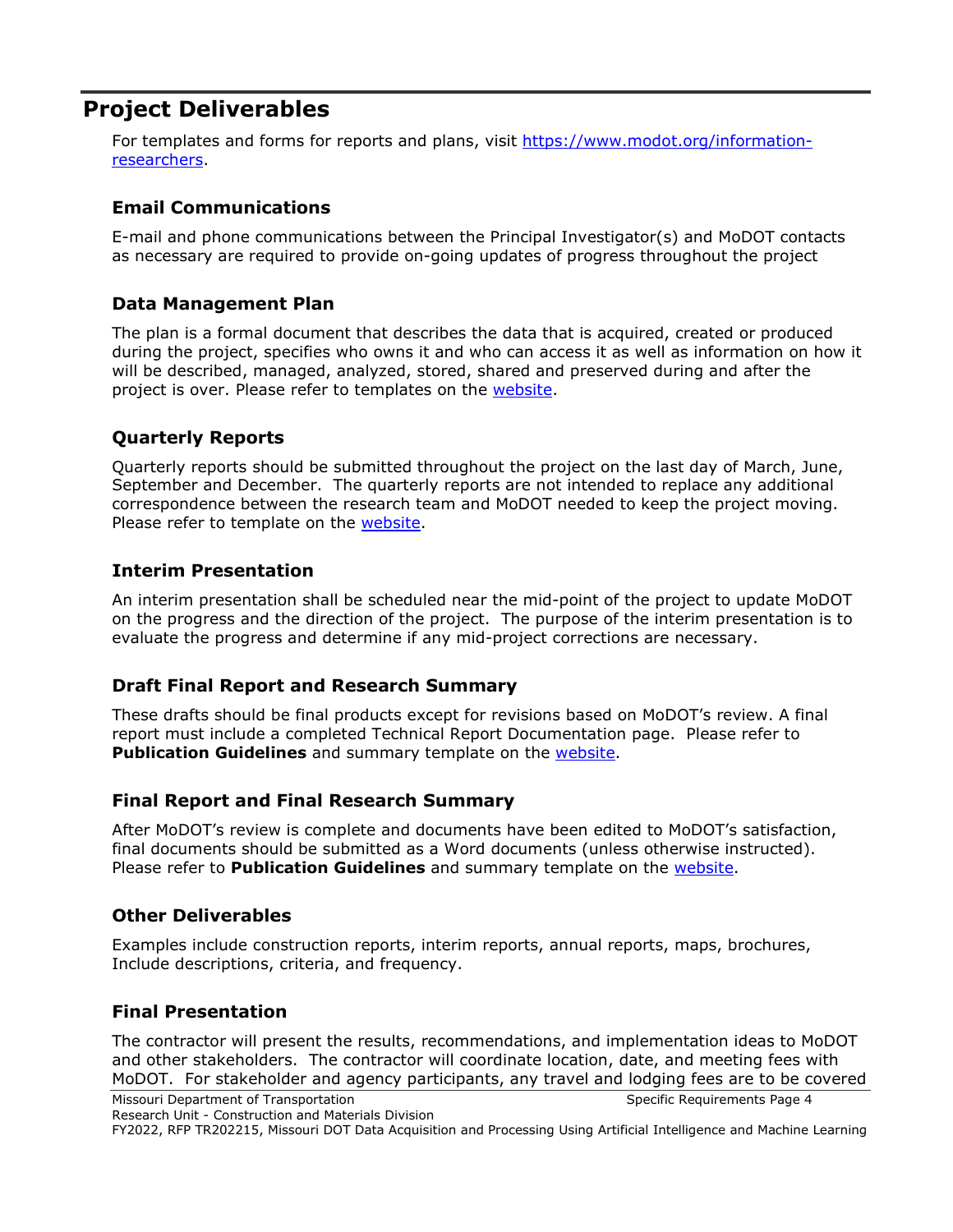by individual attendees or their firms. MoDOT and stakeholders will provide feedback to the contractor, especially related to implementation.

### **Task-Specific Deliverables**

| <b>Task</b>    | <b>Deliverables</b>                                                                                                                          |
|----------------|----------------------------------------------------------------------------------------------------------------------------------------------|
| 1              | Minutes from the kickoff meeting and a revised final work plan.                                                                              |
| $\overline{2}$ | None.                                                                                                                                        |
| 3a             | Provide five recommendations of current MoDOT practices /applications which could<br>be replaced by AI and ML.                               |
| 3b             | Develop (up to) three processes for MoDOT to utilize.                                                                                        |
| $\overline{4}$ | Produce a benefit-cost analysis comparing traditional methods of data acquisition<br>and processing versus those produced through AI and ML. |
| 5              | Draft report and presentation.                                                                                                               |
| 6              | Final report and presentation.                                                                                                               |

# **Project Schedule**

The following is an estimate of the project timeline or information on key dates within the project, presuming the project starts **June 1, 2022**. Proposals need to include a work plan with a proposed timeline. For a sample of a work plan template, see link below. Changes to our estimated project timeline below will be considered, however, timeline extensions cannot be guaranteed. The project timeline will be discussed and finalized during the kickoff meeting.

For report templates and forms, visit [https://www.modot.org/information-researchers.](https://www.modot.org/information-researchers)

| <b>Date</b> | <b>Milestone</b>                                                                                                                                                                          |
|-------------|-------------------------------------------------------------------------------------------------------------------------------------------------------------------------------------------|
| 6/10/2022   | A kickoff meeting with MoDOT will be scheduled to discuss project<br>requirements and deliverables. The dates of key milestones and<br>deliverables will be determined from this meeting. |
| 3/11/2024   | Interim presentation must be done by this date.                                                                                                                                           |
| 3/11/2024   | Draft report, draft summary report, and other deliverables are due. The<br>draft documents shall be submitted to MoDOT approximately two<br>months prior to the final report.             |
| 5/10/2024   | Final report, summary report, presentations, and other deliverables are<br>due. The final documents shall be due approximately one month before                                           |

FY2022, RFP TR202215, Missouri DOT Data Acquisition and Processing Using Artificial Intelligence and Machine Learning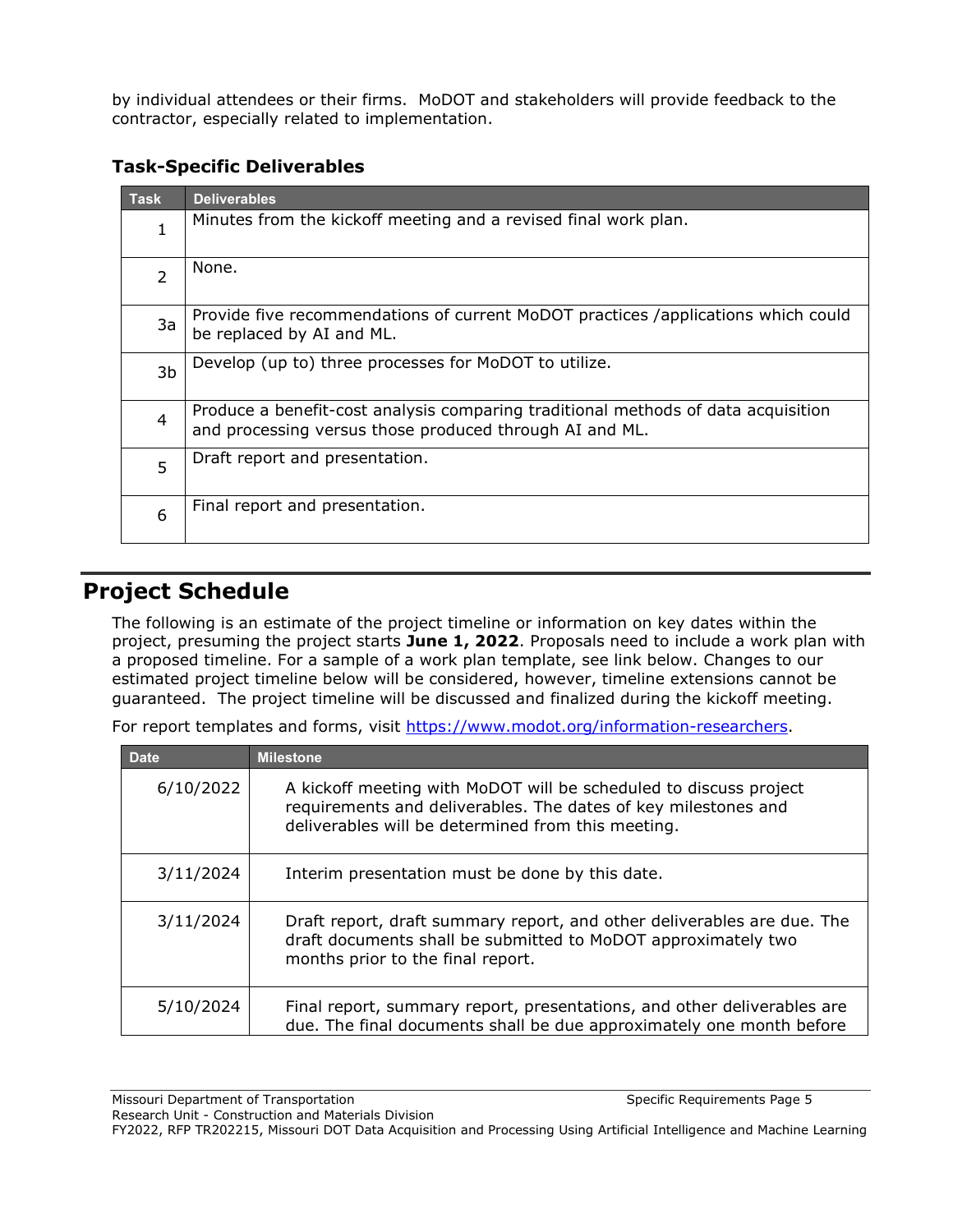| <b>Date</b> | <b>Milestone</b>                                                                                          |
|-------------|-----------------------------------------------------------------------------------------------------------|
|             | the end of the contract. This is to allow all billing to be completed prior<br>to the end of the project. |
| 6/10/2024   | Final invoice due.                                                                                        |
| 6/10/2024   | Contract ends.                                                                                            |
|             |                                                                                                           |

# **Special Notes**

Project budget is not to exceed **\$250,000**. A budget is not to be included in the proposal but will be required for the contract and must be within this limit. For a sample Budget template, report templates and forms, see [https://www.modot.org/information-researchers.](https://www.modot.org/information-researchers)

All questions, information, data and/or manual requests regarding any aspect of the RFP details or process for submissions should be submitted to *[MoDOTResearchRFP@modot.mo.gov](mailto:MoDOTResearchRFP@modot.mo.gov)* by the date and time listed in the "RFP Schedule" section of the RFP. This is the only acceptable method for contact regarding the RFP and contacting MoDOT employees via other methods is prohibited. Not adhering to this rule is cause for disqualification of the proposal.

# **RFP Requirements**

- "Contracting Documents" provide further details and links to the required forms. They are available at [https://www.modot.org/information-researchers.](https://www.modot.org/information-researchers)
	- o **Organization's Project Experience**: The proposal must clearly identify the Organization's experience in offering the services requested in this RFP during the past three (3) years. The description should include a list of the agencies which your organization has served during this time period or currently serves. Please highlight any work you have done with other state agencies or local governments.
	- o **Team Member Experience**: Please list all team members (including subcontractors) proposed to work on the project. Attach licenses, certifications and resumes for key personnel.
	- o **Organization's Client References**: Proposals should indicate the name, title, and telephone number of at least three clients within the past three years.
- Proposals must be no more than [10] pages in length with a font size no less than 11 points. This length limit **does not include** the Proposal Submission Form, Organization's Project Experience, Team Member Experience, Organization's Client References and optional cover letter (if included, one page maximum).
- Proposals must be submitted as one combined PDF document. The submission should **only include the required documents** organized in the following order: 1) Proposal Submission Form; 2) Cover Letter (Optional; 1 page maximum); 3) Body of Proposal (including work plan); 4) Organization's Project Experience; 5) Team Member Experience; and 6) Organization's Client References.
- The Offeror must respond to this RFP by submitting all the information required herein for its proposal to be evaluated and considered for award. Failure to submit all the

FY2022, RFP TR202215, Missouri DOT Data Acquisition and Processing Using Artificial Intelligence and Machine Learning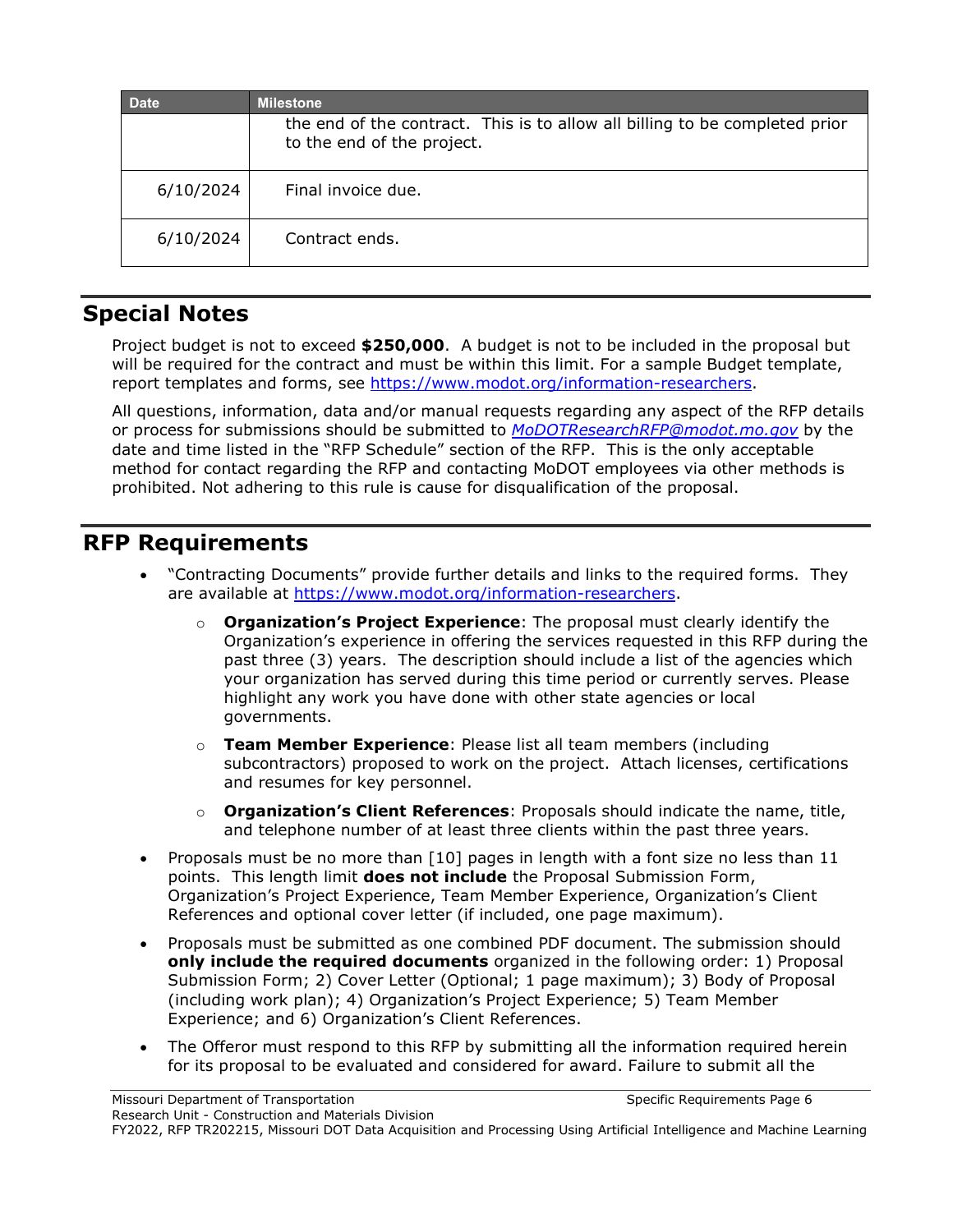required information shall be deemed sufficient cause for disqualification of a proposal from consideration.

- Proposals will be evaluated by an agency and stakeholder team with knowledge and backgrounds in relevant areas for this project. Selection of the successful Offeror will be based on the Offeror's demonstrated knowledge in the required areas, the merit of the proposed methods and approach in achieving the desired goals, the experience and qualifications of the team, the plan for ensuring implementation of results, and the adequacy and availability of team members to complete the work in a timely manner.
	- $\circ$  Correct proposal submission is one of the evaluation criteria. If submission instructions in this section are not followed, the **Offeror risks an automatic 10 point deduction (out of 100 total points)** when points are awarded during the Proposal Evaluation Process.

# **RFP Schedule**

This document constitutes an RFP from qualified organizations to conduct the TR202215 Missouri DOT Data Acquisition and Processing Using Artificial Intelligence and Machine Learning study for the MHTC and Missouri Department of Transportation (MoDOT). MHTC reserves the right to reject any and all proposals for any reason whatsoever.

The following RFP Schedule of Events represents MoDOT's best estimate of the schedule that shall be followed. The time of day for the following events shall be between 7:30 am and 4:00 pm, Central Standard Time unless otherwise noted. MoDOT reserves the right at its sole discretion to expand this schedule, as it deems necessary, without any notification except for the deadline date for submitting a proposal. Time is of the essence for responding to the RFP within the submission deadlines.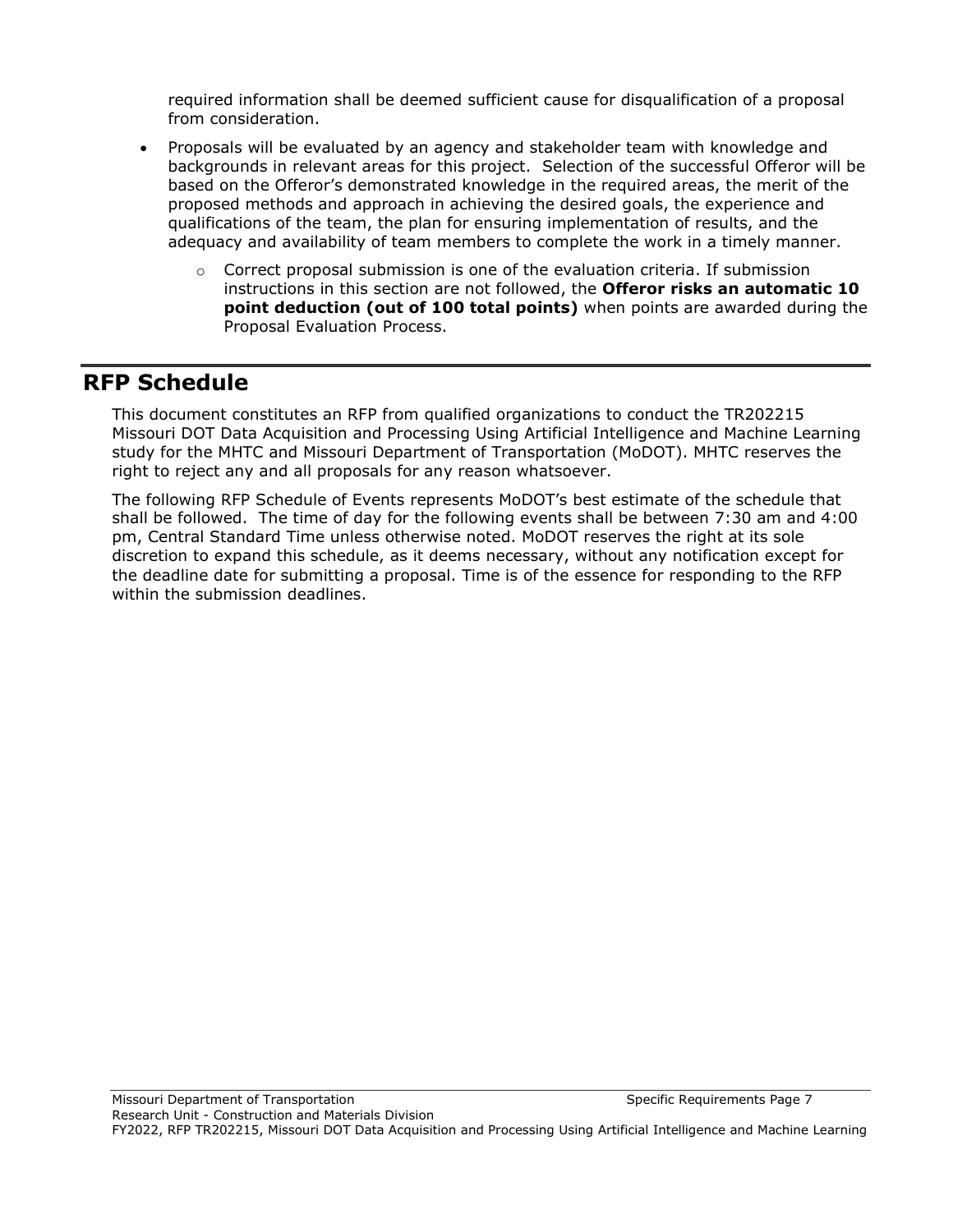The following timeline must be met for a proposal to be accepted.

| <b>Date</b>                    | <b>Action</b>                                                                                                                                                                                                                                                                     |
|--------------------------------|-----------------------------------------------------------------------------------------------------------------------------------------------------------------------------------------------------------------------------------------------------------------------------------|
| 2/1/2022                       | MoDOT posts RFP to the website at https://www.modot.org/research-<br>requests-proposal                                                                                                                                                                                            |
| 2/15/2022<br>4:00 PM<br>(CST)  | Written comments or questions must be submitted to<br>MoDOTResearchRFP@modot.mo.gov.                                                                                                                                                                                              |
|                                | This is the only acceptable method for contact regarding the RFP and<br>contacting MoDOT employees via other methods is prohibited. Not<br>adhering to this rule is cause for disqualification of the proposal. This<br>includes all requests for information, data, and manuals. |
| 3/1/2022                       | MoDOT will post written responses publicly on the website at<br>https://www.modot.org/research-requests-proposal.                                                                                                                                                                 |
| 3/22/2022<br>10:00 AM<br>(CST) | Written proposals must be submitted to<br>MoDOTResearchRFP@modot.mo.gov. Do not consider your proposal<br>submitted until you receive notification of receipt. A notification<br>should be sent by noon of the same day.                                                          |
| 4/26/2022                      | MoDOT will notify submitters about project selection, or if needed<br>about interviews to finalize selection.                                                                                                                                                                     |

### **Contracting Requirements**

The successful team will be required to complete additional documentation and enter into a contract such as a "Standard Research Agreement" or "Task Order." Applicants should be aware of these additional needs so contracting can proceed in a timely manner.

As part of the eAgreements process, MoDOT uses an electronic signature tool, DocuSign, for signing agreements electronically. All parties of the agreement must agree to sign electronically in order to utilize the electronic signature option. If your proposal is selected, you will be informed about how to obtain your credentials for electronic signatures (including how to become a MoDOT vendor if you are not already).

Standard contracts, forms, attachment templates and additional information are available from the website at [https://www.modot.org/information-researchers.](https://www.modot.org/information-researchers)